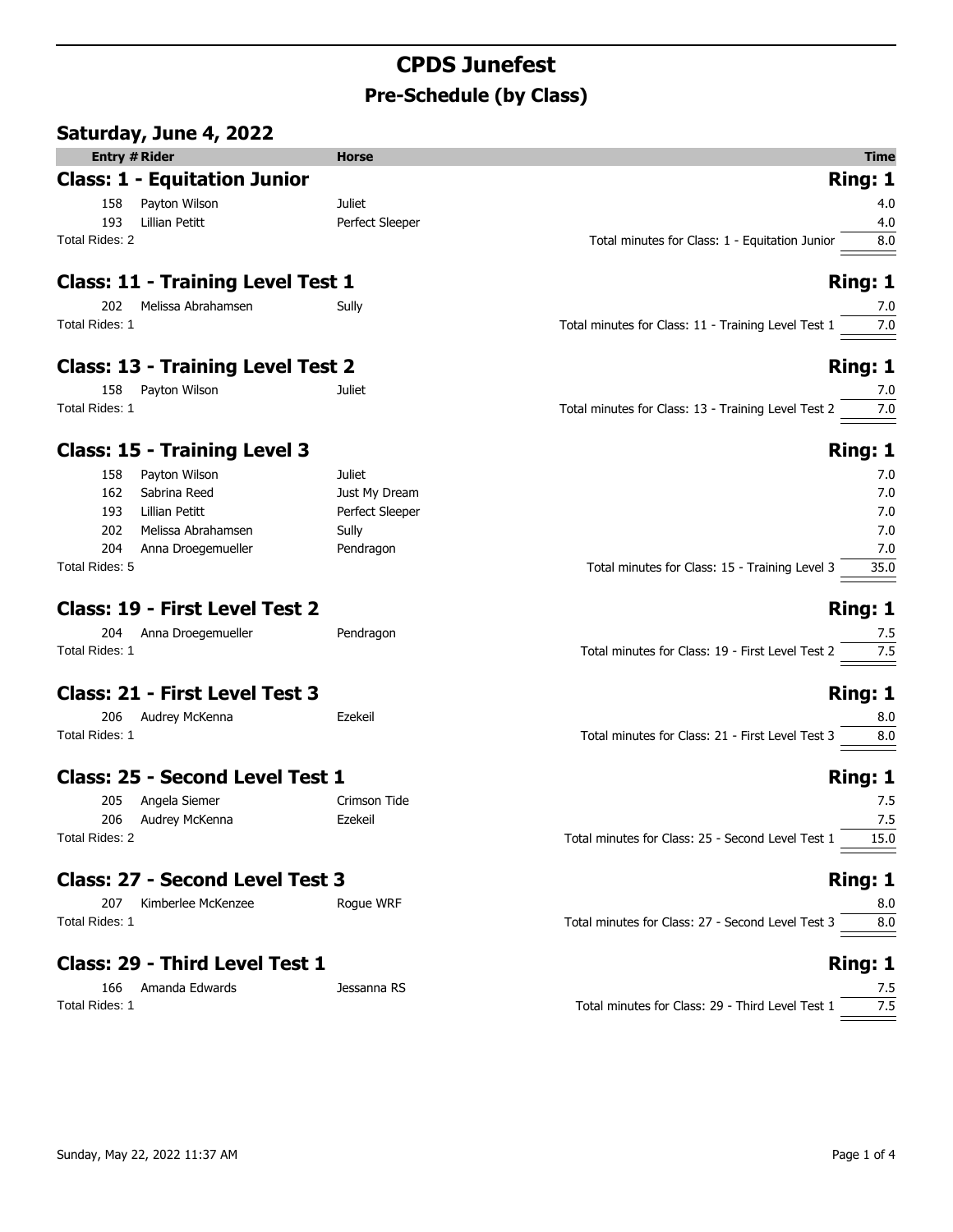|                      | Saturday, June 4, 2022          |                   |                                                           |
|----------------------|---------------------------------|-------------------|-----------------------------------------------------------|
| <b>Entry # Rider</b> |                                 | <b>Horse</b>      | <b>Time</b>                                               |
|                      | Class: 31 - Third Level Test 3  |                   | Ring: 1                                                   |
| 146                  | Janelle Williams                | <b>Barn Dance</b> | 8.0                                                       |
| 194                  | Kristin Wasemiller-Knutson      | Pavatea           | 8.0                                                       |
| 195                  | Roberta Clark                   | Indygo            | 8.0                                                       |
| 198                  | Kathy Maxwell                   | Buena Vista       | 8.0                                                       |
| Total Rides: 4       |                                 |                   | 32.0<br>Total minutes for Class: 31 - Third Level Test 3  |
|                      | Class: 32 - Fourth Level Test 1 |                   | Ring: 1                                                   |
| 163                  | Gail Matheus                    | Reatta            | 8.0                                                       |
| 198                  | Kathy Maxwell                   | Buena Vista       | 8.0                                                       |
| Total Rides: 2       |                                 |                   | Total minutes for Class: 32 - Fourth Level Test 1<br>16.0 |
|                      | Class: 35 - Prix St. Georges    |                   | Ring: 1                                                   |
| 45                   | Stacia Wert-Gray                | Lupo              | 8.0                                                       |
| 116                  | Gwyneth Baggett                 | Renzi             | 8.0                                                       |
| 196                  | Nancy Eytcheson                 | Conrad            | 8.0                                                       |
| 201                  | Robin Hessel                    | Wie Gehtz         | 8.0                                                       |
| Total Rides: 4       |                                 |                   | 32.0<br>Total minutes for Class: 35 - Prix St. Georges    |

### **Class: 40 - Grand Prix Ring: 1**

| 197            | Chris Cashel | Waterfront                               |      |
|----------------|--------------|------------------------------------------|------|
| 200            | Robin Hessel | Diamond                                  |      |
| Total Rides: 2 |              | Total minutes for Class: 40 - Grand Prix | 18.0 |

# **Class: 42 - Musical Freestyle Test of Choice Ring: 1**

| 189            | Kristin Wasemiller-Knutson | Vashti  |                                                                | 9.0  |
|----------------|----------------------------|---------|----------------------------------------------------------------|------|
| 194            | Kristin Wasemiller-Knutson | Pavatea |                                                                | 9.0  |
| Total Rides: 2 |                            |         | Total minutes for Class: 42 - Musical Freestyle Test of Choice | 18.0 |
|                |                            |         |                                                                |      |

# **Class: 46 TOC - Test of Choice Ring: Ring: Ring: Ring: Ring: Ring: Ring: Ring: Ring: Ring: Ring: Ring: Ring: Ring: Ring: Ring: Ring: Ring: Ring: Ring: Ring: Ring: Ring: Ring**

| 207<br>Total Didoo: 2 | Kimberlee McKenzee | Roque WRF | Total minutes for Class: 4C TOC. Took of Chaise | 8.0<br>24c     |
|-----------------------|--------------------|-----------|-------------------------------------------------|----------------|
|                       |                    |           |                                                 |                |
| 195                   | Roberta Clark      | Indygo    |                                                 | 8.0            |
| 163                   | Gail Matheus       | Reatta    |                                                 | 8 <sub>0</sub> |
|                       |                    |           |                                                 |                |

| 163            | Gail Matheus       | Reatta    |                                                  | 8.0  |
|----------------|--------------------|-----------|--------------------------------------------------|------|
| 195            | Roberta Clark      | Indygo    |                                                  | 8.0  |
| 207            | Kimberlee McKenzee | Roque WRF |                                                  | 8.0  |
| Total Rides: 3 |                    |           | Total minutes for Class: 46 TOC - Test of Choice | 24.0 |
|                |                    |           |                                                  |      |

**Total Rides: 32 Total minutes for Saturday, June 04, 2022: 4 Hrs 3 Mins**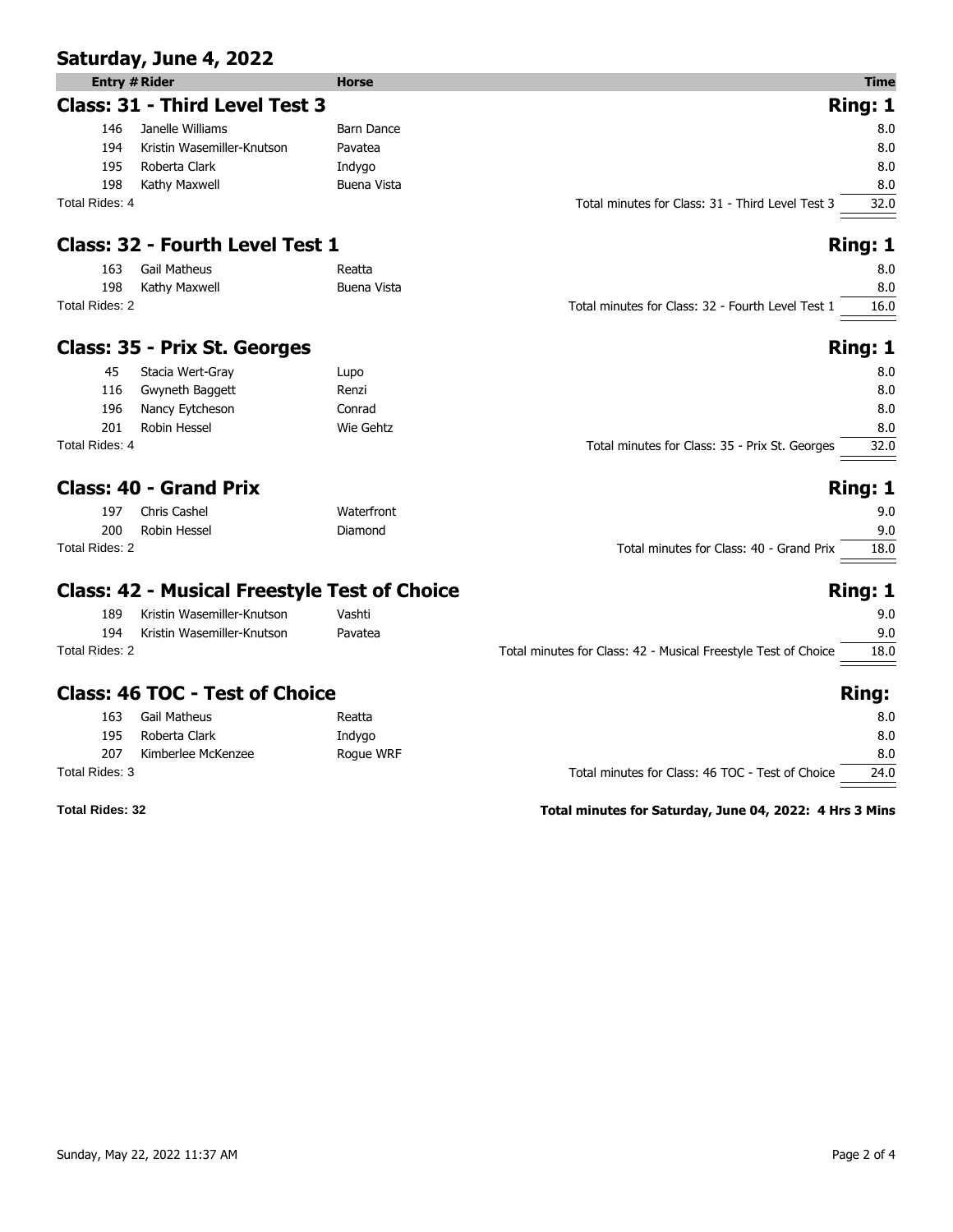| <b>Sunday, June 5, 2022</b>              |                 |                                                                      |
|------------------------------------------|-----------------|----------------------------------------------------------------------|
| <b>Entry # Rider</b>                     | <b>Horse</b>    | <b>Time</b>                                                          |
| <b>Class: 46 E - Equitation Junior</b>   |                 | Ring: 1                                                              |
| 158 Payton Wilson                        | <b>Juliet</b>   | 4.0                                                                  |
| 193 Lillian Petitt                       | Perfect Sleeper | 4.0                                                                  |
| Total Rides: 2                           |                 | 8.0<br>Total minutes for Class: 46 E - Equitation Junior             |
| <b>Class: 55 - Training Level Test 1</b> |                 | Ring: 1                                                              |
| 202 Melissa Abrahamsen                   | Sully           | 7.0                                                                  |
| Total Rides: 1                           |                 | Total minutes for Class: 55 - Training Level Test 1 7.0              |
| <b>Class: 57 - Training Level Test 2</b> |                 | <b>Ring: 1</b>                                                       |
| 158 Payton Wilson                        | Juliet          | 7.0                                                                  |
| Total Rides: 1                           |                 | Total minutes for Class: 57 - Training Level Test $2 \overline{7.0}$ |
| <b>Class: 59 - Training Level 3</b>      |                 | Ring: 1                                                              |
| 158 Payton Wilson                        | Juliet          | 7.0                                                                  |
| 162 Sabrina Reed                         | Just My Dream   | 7.0                                                                  |
| Lillian Petitt<br>193                    | Perfect Sleeper | 7.0                                                                  |
| 202<br>Melissa Abrahamsen                | Sully           | 7.0                                                                  |
| 204<br>Anna Droegemueller                | Pendragon       | 7.0                                                                  |
| Total Rides: 5                           |                 | 35.0<br>Total minutes for Class: 59 - Training Level 3               |
| Class: 63 - First Level Test 2           |                 | <b>Ring: 1</b>                                                       |
| 204 Anna Droegemueller                   | Pendragon       | 7.5                                                                  |
| Total Rides: 1                           |                 | Total minutes for Class: 63 - First Level Test 2 7.5                 |
| <b>Class: 67 - Second Level Test 1</b>   |                 | <b>Ring: 1</b>                                                       |
| 205 Angela Siemer                        | Crimson Tide    | 7.5                                                                  |
| Total Rides: 1                           |                 | Total minutes for Class: 67 - Second Level Test 1 7.5                |
| Class: 69 - Second Level Test 3          |                 | <b>Ring: 1</b>                                                       |
| 207 Kimberlee McKenzee                   | Rogue WRF       |                                                                      |
| Total Rides: 1                           |                 | Total minutes for Class: 69 - Second Level Test 3 8.0                |
| Class: 71 - Third Level Test 1           |                 | Ring: 1                                                              |
| Amanda Edwards<br>166                    | Jessanna RS     | 7.5                                                                  |
| Total Rides: 1                           |                 | 7.5<br>Total minutes for Class: 71 - Third Level Test 1              |
| Class: 73 - Third Level Test 3           |                 | Ring: 1                                                              |
| 198 Kathy Maxwell                        | Buena Vista     | 8.0                                                                  |
| Total Rides: 1                           |                 | Total minutes for Class: 73 - Third Level Test 3<br>8.0              |
| Class: 74 - Fourth Level Test 1          |                 | <b>Ring: 1</b>                                                       |
| 198 Kathy Maxwell                        | Buena Vista     | 8.0                                                                  |
| Total Rides: 1                           |                 | Total minutes for Class: 74 - Fourth Level Test 1<br>8.0             |
| Class: 76 - Fourth Level Test 3          |                 | Ring: 1                                                              |
| 163<br>Gail Matheus                      | Reatta          | 9.0                                                                  |
| Total Rides: 1                           |                 | Total minutes for Class: 76 - Fourth Level Test 3<br>9.0             |
|                                          |                 |                                                                      |